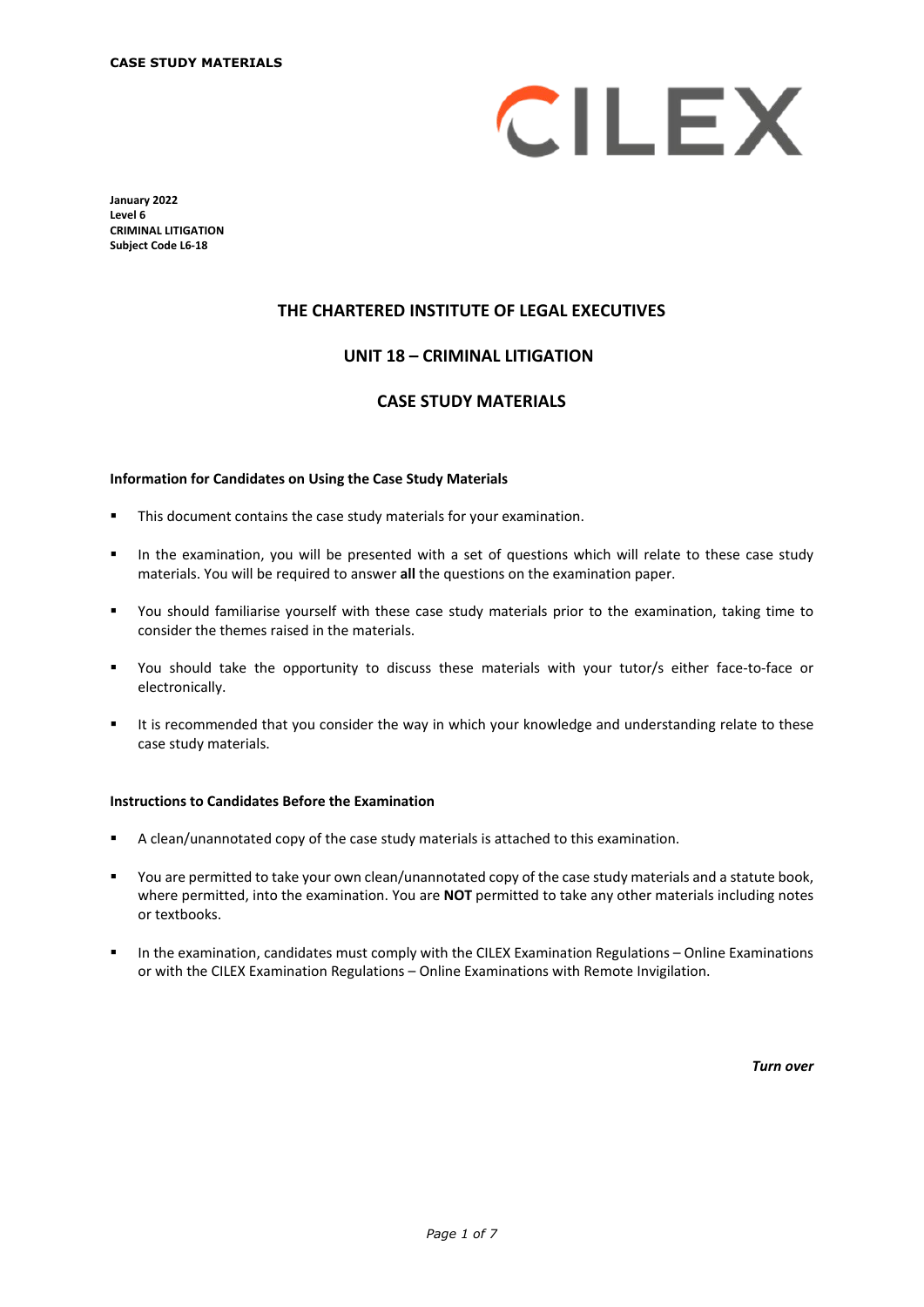## **ADVANCE INSTRUCTIONS TO CANDIDATES**

You are employed as a trainee lawyer by Kempstons LLP. You are currently working in the criminal litigation department. Kempstons holds a standard criminal legal aid contract with the Legal Aid Agency and participates in several local duty solicitor schemes. Among the cases being dealt with in the department are the following:

# **CASE ONE – KARL LOVELL**

This client, aged 16, has been arrested on suspicion of wounding with intent and possession of a bladed article. The alleged offence arises in the context of a history of violence between two rival gangs from neighbouring areas of Luton. According to the police, members of one gang were lured to a small industrial estate and were then ambushed by a group including your client. Three members of this first group sustained stab and slash wounds. In one case, the injuries are said to be life-altering but not life-threatening.

The life-altering injury involves a serious gash to the face, which is likely to result in permanent scarring. It is this injury which it is claimed your client caused. CCTV and mobile phone data clearly places your client in the vicinity of the offence. Your client has been arrested, and the police have advised you that they propose to release him under investigation pending the result of a VIPER identification procedure, which they want to carry out. The eyewitnesses are workers at a unit on the industrial estate, not members of the rival gang.

Your client has informed you that he was present at the scene, but that he went reluctantly and in order to not lose face with other members of the gang, most of whom are several years older than he is. He tells you that he had nothing to do with the actual stabbings and did not at any time have a knife or other blade in his possession. He does know which of his fellow gang members were responsible but does not wish to say anything that might incriminate them.

He is estranged from his parents, who have virtually disowned him because of his involvement with the gang, but is on good terms with his older sister, with whom he has been living for the past three months. He has not previously come to the attention of the police.

## **CASE TWO – JOE CLARKE**

This client, aged 27, has been charged with two offences of handling stolen property, and has been bailed by the police pending his initial appearance in the magistrates' court. Joe Clarke received telephone legal advice (not from Kempstons) following his arrest on 29 November 2021 and gave a no-comment interview. He was then charged with the offences. A summary of the prosecution case as contained in the Initial Details of the Prosecution Case (IDPC) is provided in **DOCUMENT 1**, and details of your instructions from Joe Clarke are contained in **DOCUMENT 2**.

## **CASE THREE – MARLA BRATHWAITE**

This client, aged 25, has elected summary trial on a charge of assault occasioning actual bodily harm to Emma Sanderson. The alleged offence occurred in a restaurant, when the complainant Sanderson approached your client and accused her of trying to induce the complainant's boyfriend to end their relationship so that Marla Brathwaite could start one with him.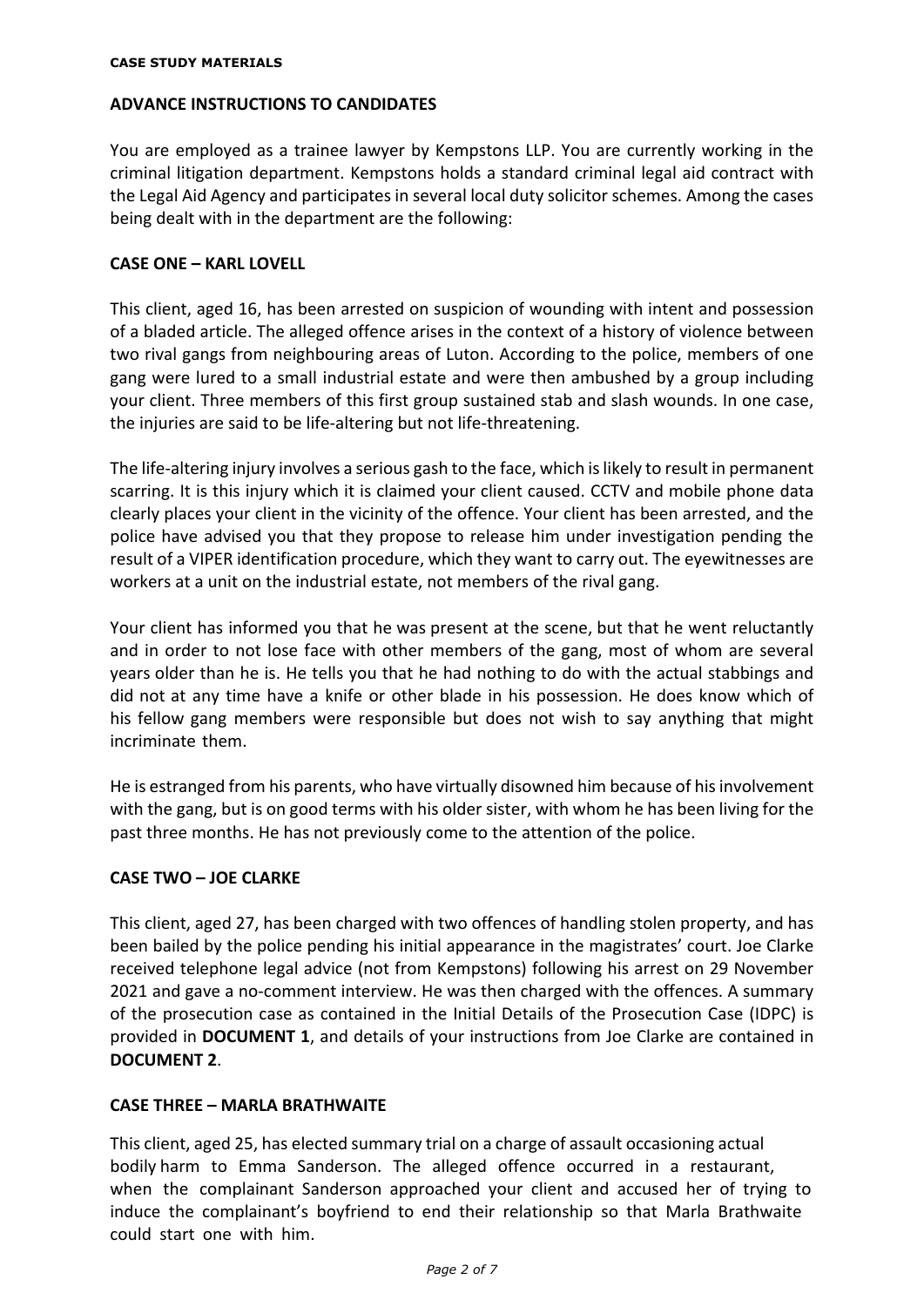### **CASE STUDY MATERIALS**

What commenced as a verbal altercation developed into pushing and shoving, and it is alleged that your client then struck the complainant two or three times about the head and shoulders with a large pepper grinder, causing a broken nose and various cuts and bruises. Your client states that she was simply reacting to the actions of the complainant, who was threatening her with a wine bottle.

At the time of the alleged offence, your client was employed as a shop manager. You have ascertained that she was not eligible for legal aid on financial grounds, but she has recently been made redundant and is currently in receipt of Universal Credit. She is of good character and hopes to join the Royal Navy.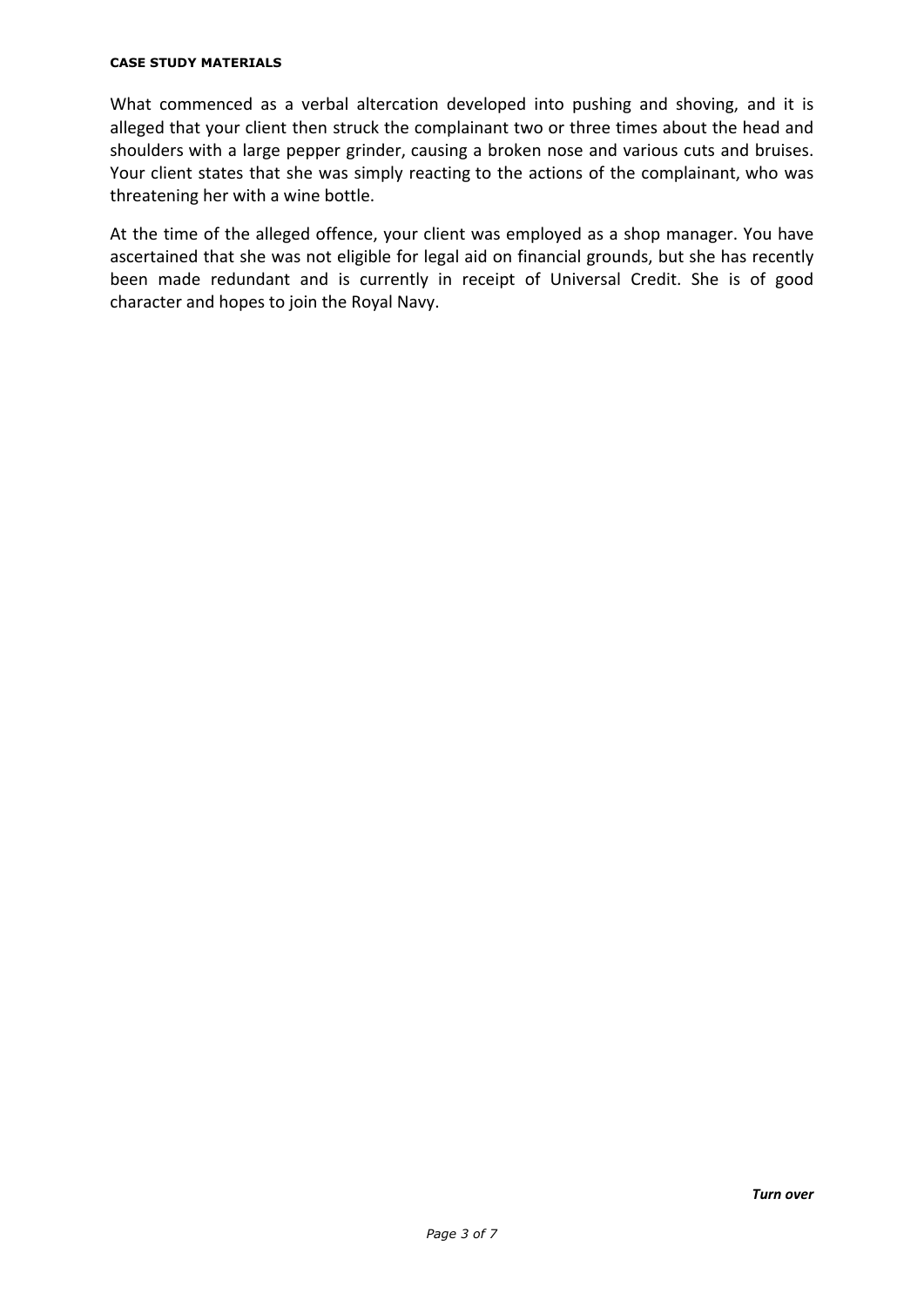### **DOCUMENT 1**

**[NOTE TO CANDIDATES: You should assume that all statements are in proper form and that continuity of possession is properly established for all exhibits. The IDPC relates to two separate incidents. The first is a robbery at a jewellers' store and an associated allegation of handling property stolen in the robbery; the second relates to handling a motorcycle that had been reported stolen some time previously.]** 

## **Evidence in relation to the robbery and associated handling**

**Hannah Peterson**, manager of David Lewis Jewellers, Franklin Street, Bedford, describing the robbery itself: Two men entered the shop at about 17.45 just before closing time on Tuesday, 23 November 2021. Both 20–30, average build, white. One had a local Bedford accent; one had a Liverpool accent. Wearing dark jackets, sweatshirts and jeans. The one with a Liverpool accent produced a handgun and demanded goods. Ms Peterson handed over the contents of two trays. They were then disturbed by a customer entering the shop and made off. The customer turned out to be an off-duty police officer and he apprehended the man with the Liverpool accent. List of the stolen property is attached: 28 gold chains total value £2,900 and 31 diamond engagement rings total value £37,890. On the following day, Ms Peterson was shown 28 gold chains, which she was able to identify as those stolen. On 29 November, she was shown five diamond rings. From the description and markings, she could say that they were similar in all respects to five of the rings stolen in the robbery and valued at £8,400.

**PC 267 Lomas:** Went into David Lewis Jewellers at 17.45 on 23 November 2021 while off duty to look for a birthday present for his wife. Interrupted by chance an apparent robbery. Apprehended one robber he now knows as Kevin Jones, but the other got away and was seen to go in the direction of the Drummond Street car park. Jones found to be in possession of 28 gold chains.

**PC 126 Briggs:** On 24 November 2021, obtained CCTV tapes from Drummond Street car park for the period 17.00–21.00 on 23 November. At about 17.20, a white male (Male A) was seen to enter the car park on a Honda motorcycle, the number plate of which could not be seen. He parked it and could be seen loitering in the car park. At 17.50, a second white male (Male B) was seen to enter the car park from the direction of Franklin Street. Male B approached Male A and handed a small bag to him; contents invisible. Male B always had his back to the camera and could not be identified. Male A's face could be seen briefly on several occasions, both while loitering and during the encounter with Male B. PC 126 Briggs recognised Male A as being Joe Clarke, as he had had previous dealings with him.

**DC 3254 Sharma** (West Midlands Constabulary): As part of routine enquiries relating to the proceeds of crime, visited 'The Cash Machine', pawnbrokers, Erdington Road, Birmingham on 26 November 2021. Had received notification of the theft of jewellery in Bedford among other similar reports. On checking the records at The Cash Machine saw that a person named as Joe Clarke, identified by a driving licence, was recorded as pawning five rings on 25 November. These rings answer the description of five of the rings referred to in the report concerning the Bedford offence. The amount loaned against the rings was £1,500. DC 3254 Sharma took possession of the rings and a copy of the register entry for further enquiries to be made.

**[NOTE TO CANDIDATES: The register entry is not reproduced here. The licence number recorded is Joe Clarke's actual licence number. The address given is 46D Harpur Street, Bedford, and the entry is signed 'J Clarke'.]**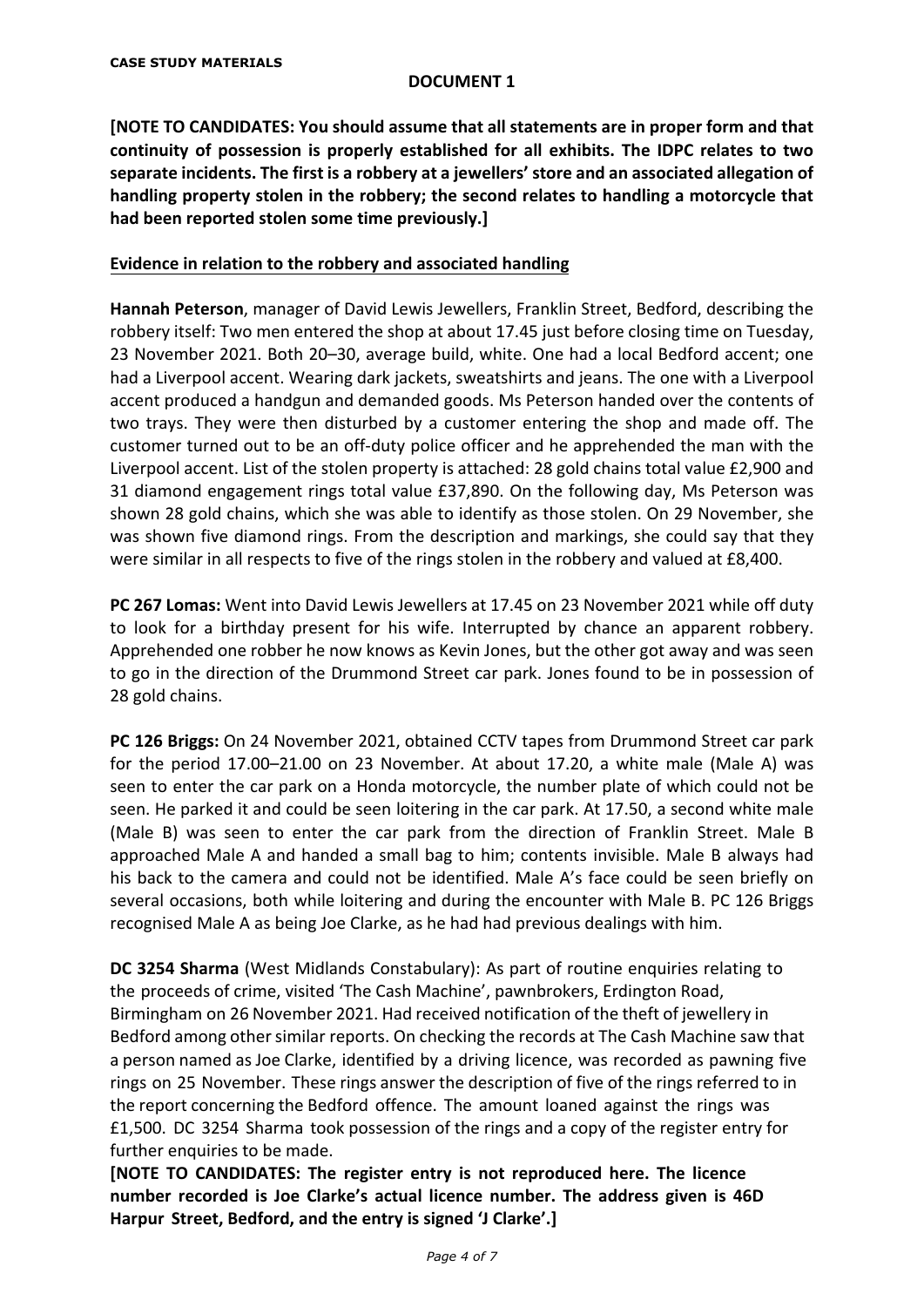#### **CASE STUDY MATERIALS**

**James Neill**, pawnbroker proprietor: Advised that the person in question was aged 25–30, swarthy complexion, lightly built and average height.

# **Evidence in relation to the motorcycle**

**Damian Cox:** 'I am the owner of a Honda motorcycle JG04 TRU. On 7 November 2021, I parked this as usual in the yard to the side of my home, 53 Albany Ave, Cardington, at about 22.00. When I went to get it at 09.00 the following day, it had disappeared. I did not authorise anyone to take it. I believe it has a sale value of £400.'

# **In relation to the arrest and interrogation**

**PS 213 Voyce:** On 29 November 2021 at 19.45 hours, acting on information received and together with PC 228 Cowane, I went to 23 Kingston Terrace, Bedford, where I arrested Joe Clarke, previously known to me, on suspicion of handling stolen property, the proceeds of a robbery at David Lewis Jewellers on 23 November. I cautioned Clarke. There was no reply. I indicated that I wished to search the flat occupied by Clarke for evidence relating to the offence. Clarke agreed to the search. In a cupboard drawer in the kitchen, I found an envelope with the name Kevin on it. In the envelope were banknotes to a value of £1,500. I took possession of the envelope and contents. In the yard of the property was a Honda motorcycle JG04 TRU. Clarke stated it was his. I checked the number against our records, and it transpired that it had been reported stolen in Cardington some time previously. I arrested Clarke for theft of the motorcycle and again cautioned him. He made no reply.

Clarke was conveyed to Bedford police station and produced to the Custody Officer at 21.15 hours. Clarke received telephone legal advice from a duty solicitor in relation to a proposed VIPER identification procedure, to which he consented. Clarke was then released under investigation, once he had provided a VIPER video sequence.

Following a positive VIPER identification by James Neill and PC 126 Briggs, I rearrested Clarke at 17.30 hours on 6 December. At 18.45 hours, Clarke was interviewed under caution. He made no comment in interview.

At 20.00 hours, Clarke was again presented to the Custody Officer. He was charged with two counts of handling stolen property, namely: five gold rings of the value of £8,400, the property of David Lewis Jewellers; and a Honda motorcycle JG04 TRU, of the value of £400, the property of Damian Cox. Clarke made no reply. He was released on conditional bail to appear before Bedford Magistrates' Court on 13 December.

**[NOTE TO CANDIDATES: The official record of the VIPER identification procedure created by the identification officer forms part of the IDPC. It is not reproduced here.]**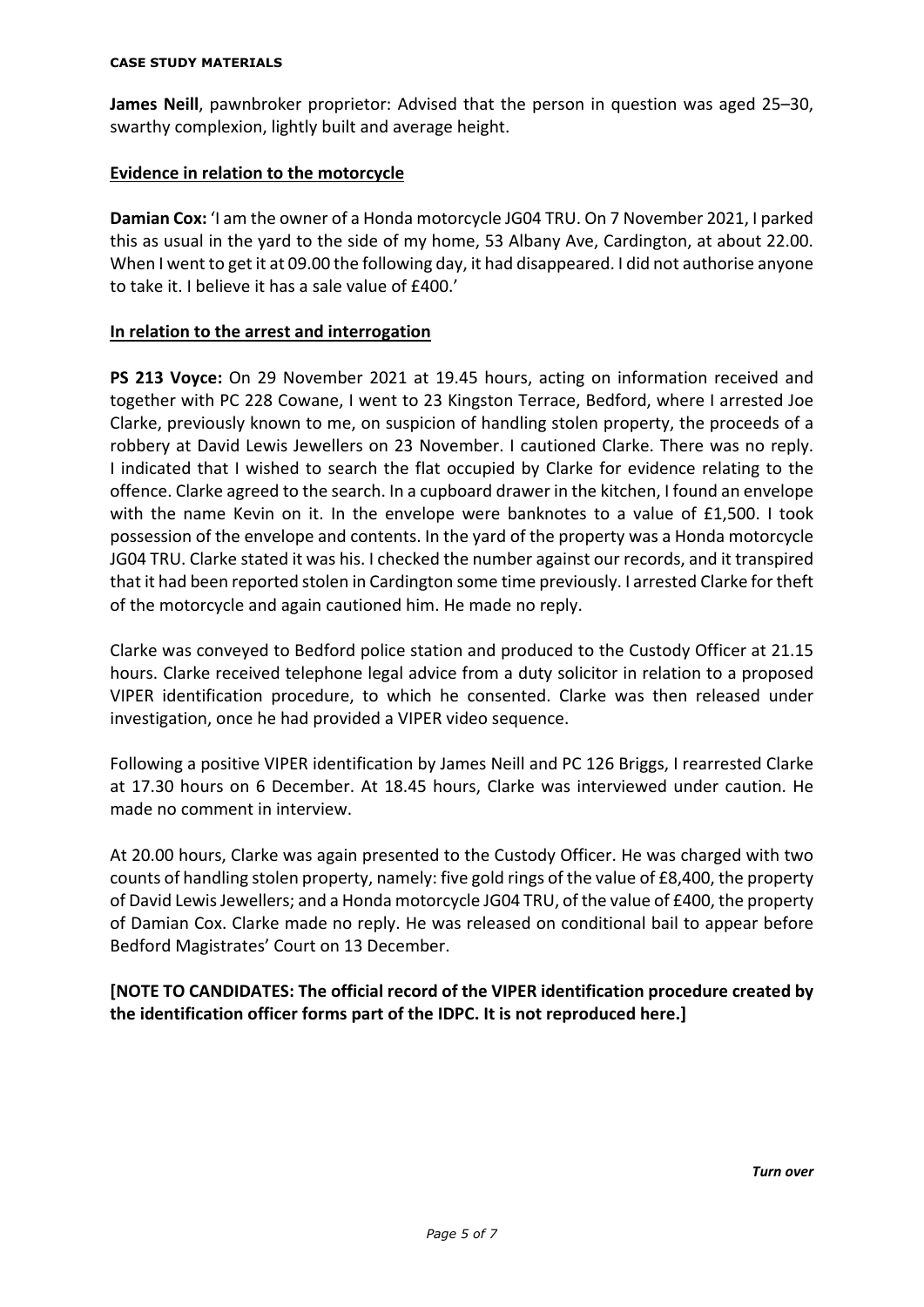### **DOCUMENT 2**

I am Joe Clarke, of Flat 1, 23 Kingston Terrace, Bedford (DoB: 21.1.94). I am currently on bail pending my first court appearance, charged with two offences of handling stolen property, both of which I intend to deny. I have a number of previous convictions for threatening behaviour, assault and drink driving, and am therefore well known to many police officers. I am not currently subject to any order of the court, and I have no convictions for dishonesty. I am employed as a building labourer by Helpston Construction Ltd and have worked for them for three years. My mother is manager of a care home and would stand bail for me. I have always lived in the Bedford area.

The first I knew of these matters was on the evening of 29 November. Two police officers came to my flat and told me they were investigating a robbery at a jewellers in town the previous Tuesday. They said I had been identified as one of those involved and arrested me. They told me to let them search the flat, and found an envelope containing £1,500 in cash. This money is not actually mine but belongs to a friend. It is money he has been saving for a holiday, but he said he couldn't keep it at home, as his brother has a bad gambling habit and might steal it, so he asked me to look after it for him. He gave it to me only a few days before the police searched my flat.

As they were leaving, they noticed a motorbike in the yard wrapped up in a tarpaulin for protection. They asked about it and I told them it was an old bike which I had been given for spares, as I was renovating a similar bike of my own. In fact, the person who gave it to me was the same friend whose money I was looking after. They checked the bike, and then called the control room. They then said that the bike had been reported stolen from Cardington earlier in November, and they arrested me for stealing it. I said nothing in relation to either arrest.

I was then taken to Bedford police station. I asked for legal advice and spoke to a duty solicitor. He told me that the matter on which I was originally arrested was linked to a robbery at David Lewis Jewellers in Franklin Street. Apparently, at 17.45 on 23 November, just before closing time, two men went into the shop and threatened the manager with a gun. She handed over a large quantity of gold chains and some diamond engagement rings, and they ran off. One was arrested at the scene by an off-duty police officer. Apparently, he is a youth from Liverpool called Kevin Jones. I know him slightly, and I sometimes see him around town, but we are not friends. Indeed, we fell out badly a few months ago, when his girlfriend chucked him and started going out with me. In fact, she had decided to get rid of him before she met me, but Kevin didn't believe this, and he once threatened to sort me out.

The other man has not been apprehended. However, apparently closed-circuit TV in the Drummond Street car park shows a person believed to be him meeting another man and handing over what is believed to be the proceeds of the crime. Apparently, a police officer who viewed the CCTV images thought I was this second man.

I had nothing to do with this incident. I spent the whole day of 23 November, from about 11.00 to 23.00 with a girl, Kate Ehiogu. Kate is not my regular girlfriend. At the time, I didn't want my regular girlfriend to find out about this, but it no longer matters, because the day after I was charged, she told me we were finished.